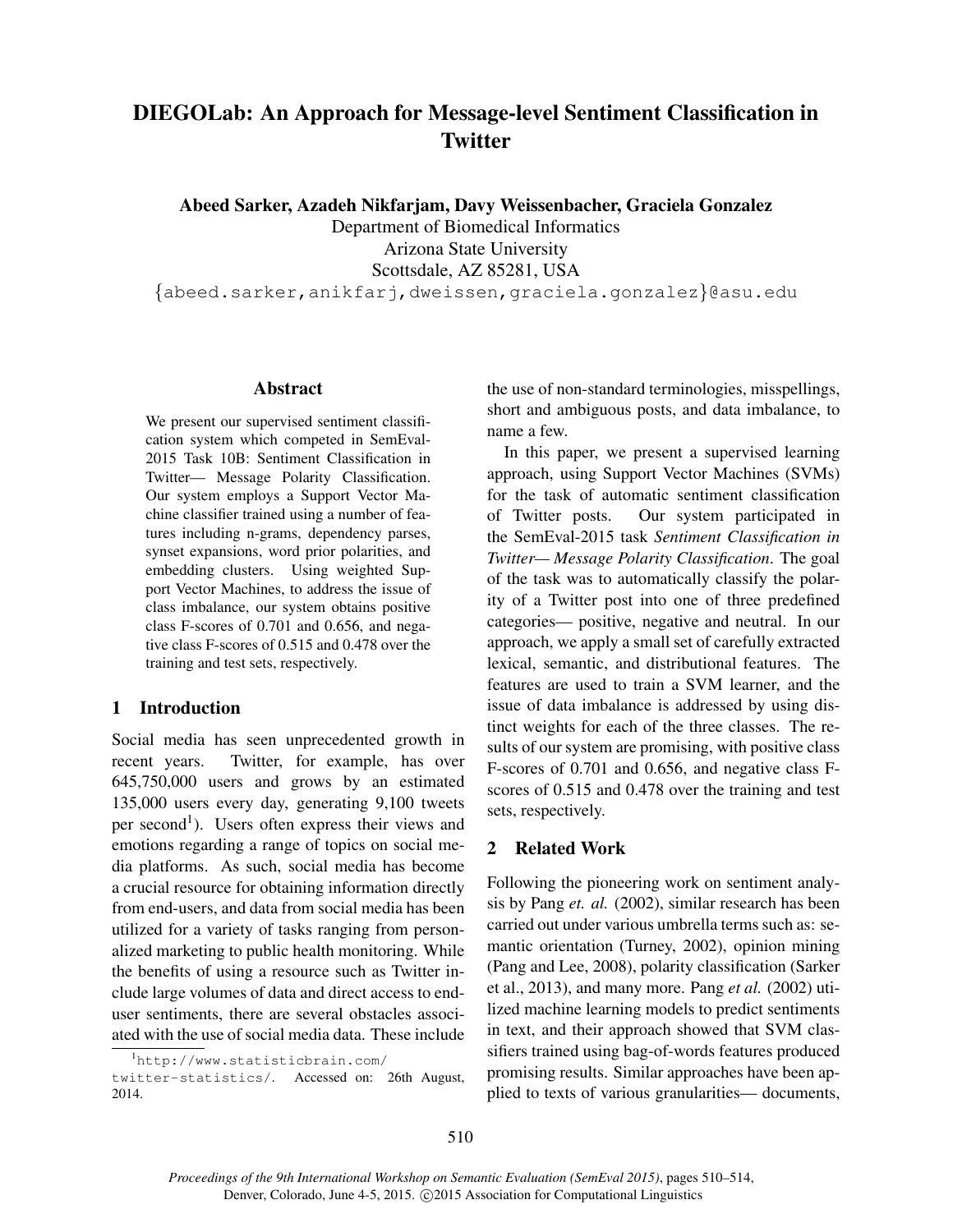sentences, and phrases.

Due to the availability of vast amounts of data, there has been growing interest in utilizing social media mining for obtaining information directly from users (Liu and Zhang, 2012). However, social media sources, such as Twitter posts, present various natural language processing (NLP) and machine learning challenges. The NLP challenges arise from factors, such as, the use of informal language, frequent misspellings, creative phrases and words, abbreviations, short text lengths and others. From the perspective of machine learning, some of the key challenges include data imbalance, noise, and feature sparseness. In recent research, these challenges have received significant attention (Jansen et al., 2009; Barbosa and Feng, 2010; Davidov et al., 2010; Kouloumpis et al., 2011; Sarker and Gonzalez, 2014).

### 3 Methods

# 3.1 Data

Our training and test data consists of the data made available for SemEval 2015 task 10 (A–D). Each instance of the data set made available consisted of a tweet ID, a user ID, and a sentiment category for the tweet. For training, we downloaded all the annotated tweets that were publicly available at the time of development of the system. We were able to obtain, from the training and development sets released by the organizers, a total of 9,289 tweets for which the annotations were available. Of these, 4,445 (48%) were annotated as neutral, 1,416 (15%) as negative, and 3,428 (37%) as positive. The data is heavily imbalanced with particularly small number of negative instances.

### 3.2 Features

We derive a set of lexical, semantic, and distributional features from the training data. A brief description of each feature and preprocessing technique is described below.

#### 3.2.1 Preprocessing

We perform standard preprocessing such as tokenization, lowercasing and stemming of all the terms

using the Porter stemmer<sup>2</sup> (Porter, 1980). Our preliminary investigations suggested that stop words can play a positive effect on classifier performances by their presence in word 2-grams and 3-grams; so, we do not remove stop words from the texts.

# 3.2.2 N-grams

Our first feature set consists of word n-grams of the tweets. A word n-gram is a sequence of contiguous *n* words in a text segment, and this feature enables us to represent a document using the union of its terms. We use 1-, 2-, and 3-grams as features.

#### 3.2.3 Synset

It has been shown in past research that certain terms, because of their prior polarities, play important roles in determining the polarities of sentences (Sarker et al., 2013). Certain adjectives, and sometimes nouns and verbs, or their synonyms, are almost invariably associated with positive or non-positive polarities. For each adjective, noun or verb in a tweet, we use WordNet<sup>3</sup> to identify the synonyms of that term and add the synonymous terms as features.

#### 3.2.4 Average Sentiment Score

For this feature, we incorporate a score that attempts to represent the general sentiment of a tweet using the prior polarities of its terms. Each word-POS pair in a comment is assigned a score and the overall score assigned to the comment is equal to the sum of all the individual term-POS sentiment scores divided by the length of the sentence in words. For term-POS pairs with multiple senses, the score for the most common sense is chosen. To obtain a score for each term, we use the lexicon proposed by Guerini *et al.* . The lexicon contains approximately 155,000 English words associated with a sentiment score between -1 and 1. The overall score a sentence receives is therefore a floating point number with the range [-1:1]. One problem faced, when using such a lexicon on tweets, is words are frequently misspelled and, thus, missed by the lexicon matching process. We, therefore, used a fast, moderately accurate, and publicly available spelling correction sys-

 $2$ We use the implementation provided by the NLTK toolkit http://www.nltk.org/.

 $3$ http://wordnet.princeton.edu/. Accessed on October 13, 2014.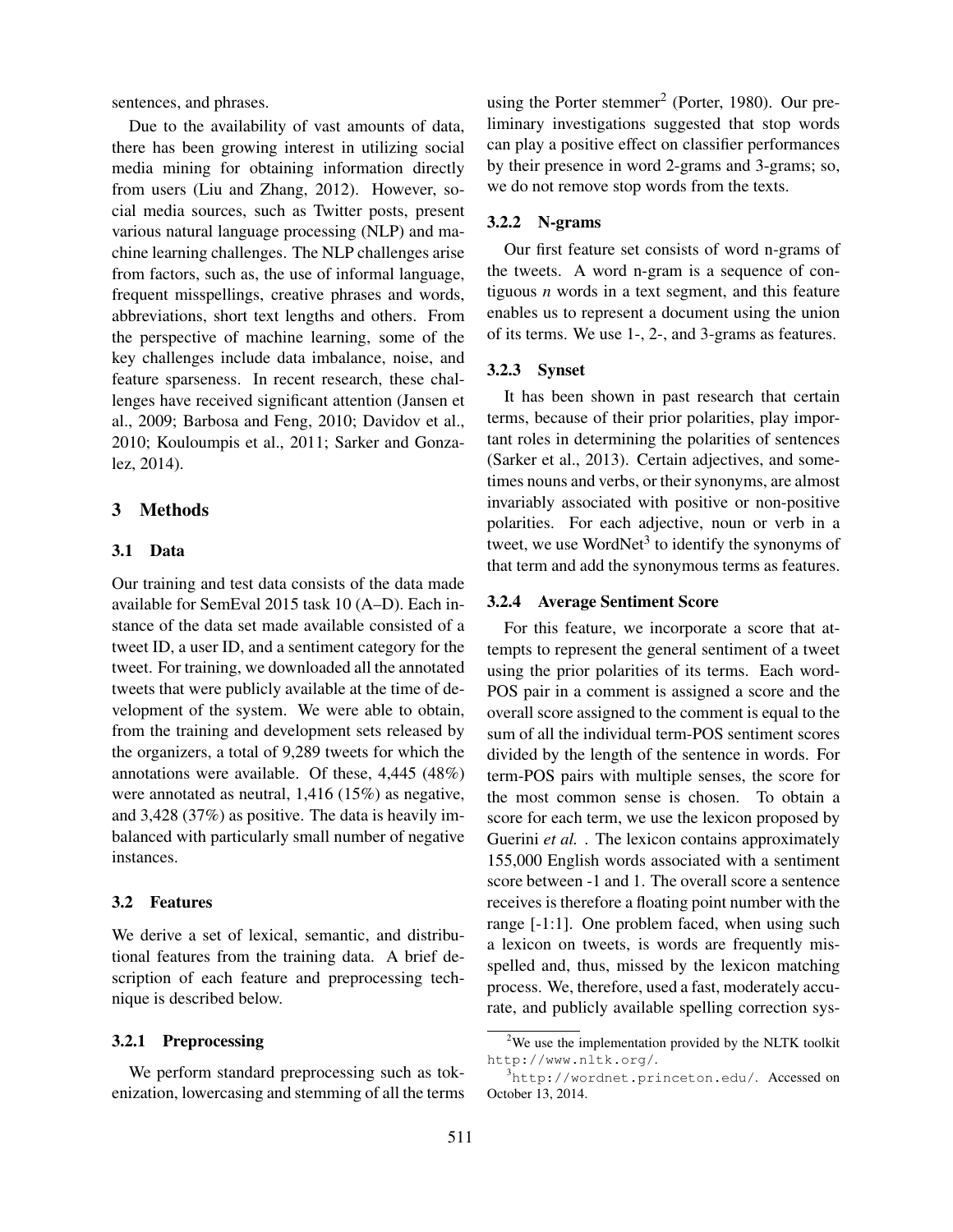tem<sup>4</sup> to process each tweet before performing lexicon matches.

### 3.2.5 Grammatical Dependencies

Stanford grammatical dependencies have been designed with a view to provide a simple and usable analysis of the grammatical structure of a sentence by people who are not (computational) linguists (de Marneffe et al., 2006). In this schema, each relation between words of a sentence are encoded as binary predicates between two words. A semantic interpretation which uses the notions of traditional grammar are attached to the relations to facilitate their comprehension. For example, from the sentence *I love the banner*, we expect in the analysis the relations *nsubj(love, I), det(banner, the), dobj(love, banner)* denoting subject, determinant and direct object roles, respectively. Based on previous research (Nikfarjam et al., 2012), our intuition is that dependency relationships maybe useful for polarity classification. We used the Stanford parser integrated in the Stanford CoreNLP 3.4 suite,<sup>5</sup> and computed collapsed and propagated dependency trees for each tweet.

# 3.2.6 Embedding Cluster Features

Considering the nature of the user posts in Twitter, it is common to observe rarely occurring or unseen tokens in the test data. In order to address this issue, we use embedding cluster features introduced in (Nikfarjam et al., 2014). We categorize the similar tokens into clusters, and as a result, each token in the corpus has an associated cluster number. Therefore, every tweet is represented with a set of cluster numbers, with similar tokens having the same cluster number. The word clusters are generated based on K-means clustering of the token representative vectors (known as embeddings). The embeddings are meaningful real-valued vectors of configurable dimensions (usually, 150 to 500 dimensions) learned from large volumes of unlabeled sentences. We generate 150-dimensional vectors using the word2vec tool. $6$ . Our corpus includes a

large number of unlabeled sentences from the provided train/test tweets plus an additional 860,000 in-house set of collected tweets about user opinions on medications. The vector and cluster dimensions are selected based on extrinsic evaluation of different configurations for the embedding clusters, generated from the same in-house Twitter corpus in our previous study. Word2vec learns the embeddings by training a neural network-based language model, and mapping tokens from similar contexts into vectors that can then be clustered using vector similarity techniques. More information about generating the embeddings can be found in the related papers (Bengio et al., 2003; Turian et al., 2010; Mikolov et al., 2013).

#### 3.2.7 Other Features

In addition to the abovementioned features, we used the post lengths, in number of characters, as a feature.

### 3.3 Classification

Using the abovementioned features, we trained SVM classifiers for the classification task. The performance of SVMs can vary significantly based on the kernel and specific parameter values. For our work, based on some preliminary experimentation on the training set, we used the RBF kernel. We computed optimal values for the *cost* and  $\gamma$  parameters via grid-search and 10-fold cross validation over the training set. To address the problem of data imbalance, we utilized the weighted SVM feature of the LibSVM library (Chang and Lin, 2011), and we attempted to find optimal values for the weights in the same way using 10-fold cross validation over the training set. We found that  $cost = 8.0, \gamma = 0.0$ ,  $\omega_1 = 3.5$ , and  $\omega_2 = 2.2$  to produce the best results, where  $\omega_1$  and  $\omega_2$  are the weights for the positive and negative classes, respectively.

# 4 Results

Table 1 presents the performance of our system on the training and test data sets. The table presents the positive and negative class F-scores for the system, and the average of the two scores— the metric that is used for ranking systems in the SemEval evaluations for this task. For the training set, the results are those obtained via 10-fold cross validation. The test set

<sup>4</sup>http://norvig.com/spell-correct.html. Accessed on January 7, 2015.

<sup>5</sup>http://nlp.stanford.edu/software/ corenlp.shtml. Accessed on January 8, 2015

<sup>6</sup>Available at: https://code.google.com/p/ word2vec/. Accessed on 13 January, 2015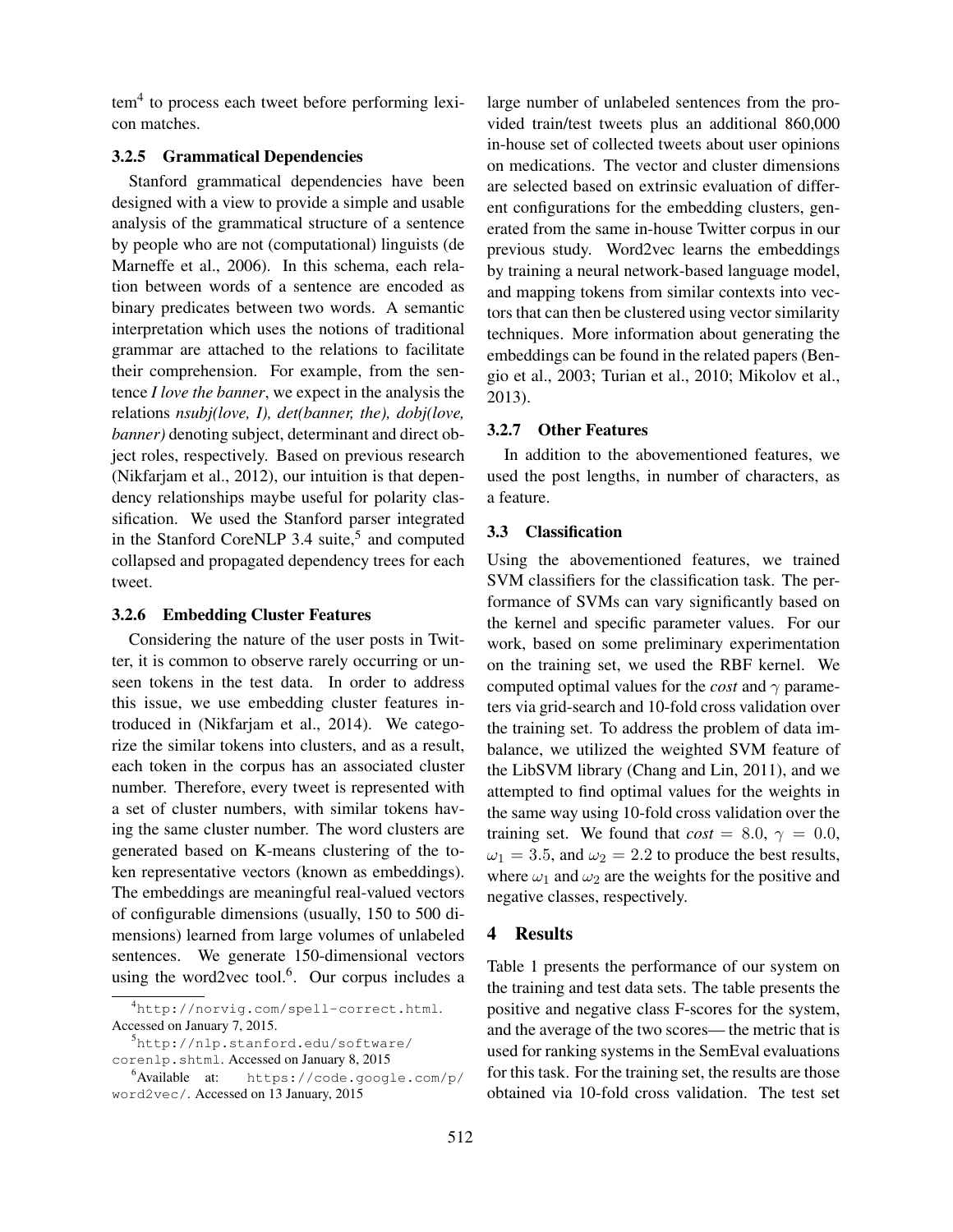| Data set        | <b>Positive F-</b><br>score $(P)$ | <b>Negative F-</b><br>score $(N)$ | $P + N$ |
|-----------------|-----------------------------------|-----------------------------------|---------|
| <b>Training</b> | 0.701                             | 0.515                             | 0.608   |
| <b>Test</b>     | 0.656                             | 0.478                             | 0.567   |

consists of 2,390 instances and the full training set is used when performing classification on this set.

Table 1: Classification results for the DIEGOLab system over the training and test sets.

### 4.1 Feature Analysis

To assess the contribution of each feature towards the final score, we performed leave-one-out feature and single feature experiments. Tables 3 and 2 show the  $\frac{P+N}{2}$  values for the training and the test sets for the two set of experiments. The first row of the tables present the results when all the features are used, and the following rows show the results when a specific feature is removed or when a single feature is used. The tables illustrate that the most important feature set is n-grams, and there is a large drop in the evaluation score when that feature is removed (in Table 2). For all the other feature sets, the drops in the evaluation scores shown in Table 3 are very low, meaning that their contribution to the final evaluation score is quite limited. Table 3 suggests that the sentiment score feature is the second most useful feature after n-grams. The experiments suggest that the classifier settings (*i.e.*, the parameter values and the class weights) play a more important role in our final approach, as greater deviations from the scores presented can be achieved by fine tuning the parameter values than by adding, removing, or modifying the feature sets. Further experimentation is required to identify useful features and to configure existing features to be more effective.

# 5 Conclusions and Future Work

Our system achieved moderate performance on the SemEval sentiment analysis task utilizing very basic settings. The F-scores were particularly low for the negative class, which can be attributed to the class imbalance. Considering that the performance of our system was achieved by very basic settings, there is promise of better performance via the utilization

| <b>Feature</b>     | <b>Training</b><br>set | Test<br>set |  |
|--------------------|------------------------|-------------|--|
| removed            | average                | average     |  |
| <b>None</b>        | 0.608                  | 0.567       |  |
| N-grams            | 0.575                  | 0.527       |  |
| <b>Synset</b>      | 0.606                  | 0.565       |  |
| <b>Sentiment</b>   | 0.608                  | 0.561       |  |
| Score              |                        |             |  |
| <b>Grammatical</b> | 0.601                  | 0.562       |  |
| Dependen-          |                        |             |  |
| cies               |                        |             |  |
| <b>Embedding</b>   | 0.602                  | 0.566       |  |
| <b>Clusters</b>    |                        |             |  |
| <b>Other</b>       | 0.608                  | 0.565       |  |

Table 2: Leave-one-out  $\frac{P+N}{2}$  feature scores for the training and test sets.

| Feature                                     | Training<br>set<br>average | <b>Test</b><br>set<br>average |
|---------------------------------------------|----------------------------|-------------------------------|
| All                                         | 0.608                      | 0.567                         |
| N-grams                                     | 0.587                      | 0.560                         |
| <b>Synset</b>                               | 0.507                      | 0.478                         |
| Sentiment                                   | 0.561                      | 0.489                         |
| Score<br>Grammatical<br>Dependen-           | 0.435                      | 0.436                         |
| cies<br><b>Embedding</b><br><b>Clusters</b> | 0.482                      | 0.461                         |
| <b>Other</b>                                | 0.303                      | 0.272                         |

Table 3: Single feature  $\frac{P+N}{2}$  scores for the training and test sets.

of various feature generation and engineering techniques.

We have several planned future tasks to improve the classification performance on this data set, and for social media based sentiment analysis in general. Following on from our past work on social media data (Patki et al., 2014; Sarker and Gonzalez, 2014), a significant portion of our future work will focus on the application of more informative features for automatic classification of social media text, including sentiment analysis. We are also keen to explore the use of text normalization techniques, at various